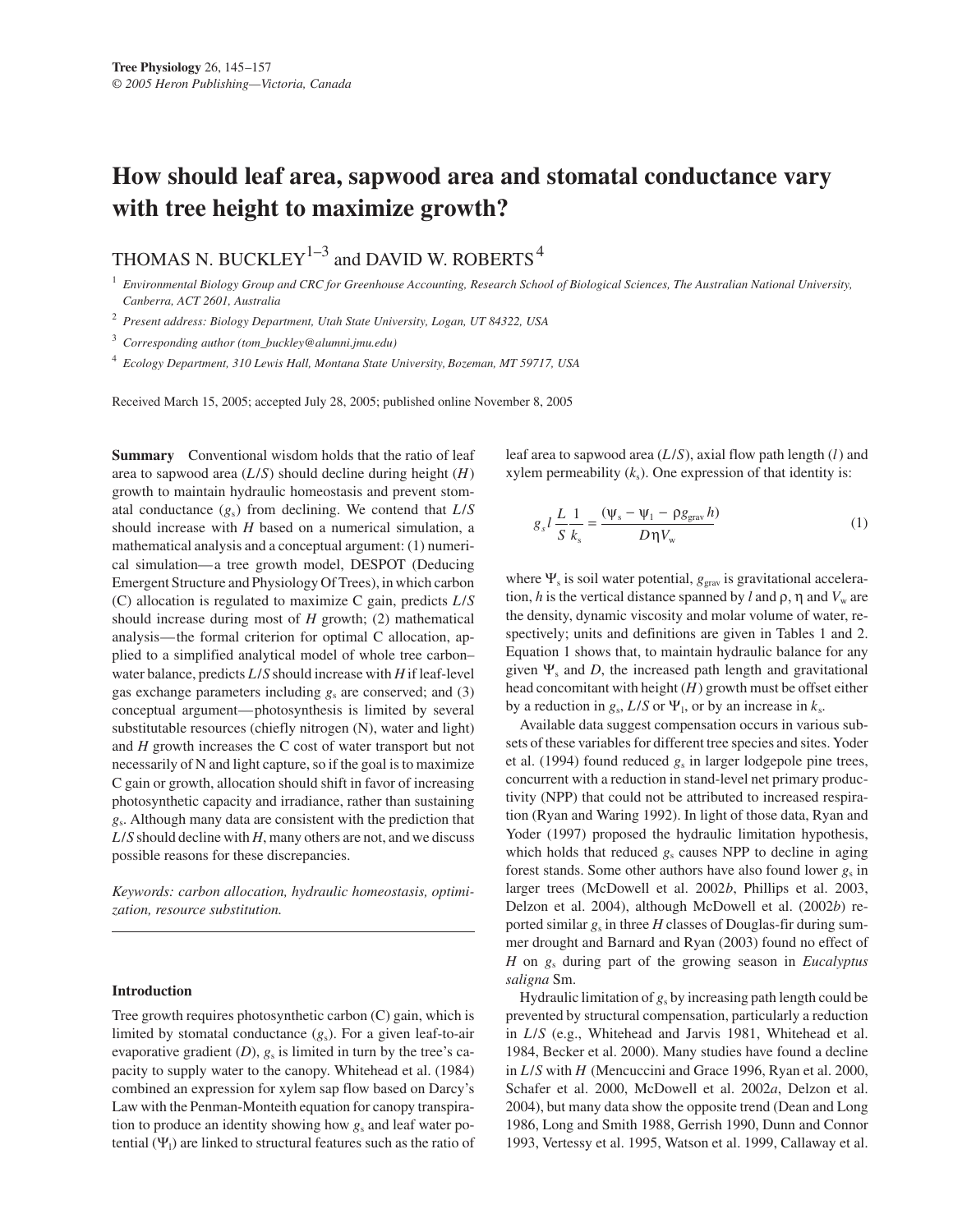# 146 BUCKLEY AND ROBERTS

Table 1. Parameters in DESPOT referred to in this paper. Most of the following parameter values were estimated for lodgepole pine (*Pinus contorta* Dougl. ex. Loud.), as described in the accompanying paper (Buckley and Roberts 2006). Source notations are as follows: (1) Ryan and Waring (1992); (2) Murty et al. (1996); (3) Whitehead et al. (1984); (4) observations by the authors; (5) Ryan (1991); (6) Ryan (1989); (7) Yoder et al. (1994); (\*) see details under *Parameter estimation* in Appendix of Buckley and Roberts 2006; and (†) assumption. Abbreviations: C = carbon; and  $N =$  nitrogen.

| <b>Parameter</b>                                      | <b>Symbol</b>   | <b>Value</b>           | <b>Units</b>                                  | <b>Source</b> |
|-------------------------------------------------------|-----------------|------------------------|-----------------------------------------------|---------------|
| Leaf-to-air water vapor mole fraction gradient        |                 | 0.015                  | mol $H_2O$ mol <sup>-1</sup>                  |               |
| Construction respiration fraction                     | Jc              | 0.22                   |                                               |               |
| Sapwood permeability                                  | $k_{s}$         | $2.05 \times 10^{-12}$ | m <sup>2</sup>                                |               |
| Leaf and fine root maintenance respiration per unit N | v               | 0.041                  | mol C year <sup>-1</sup> mmol <sup>-1</sup> N |               |
| Nitrogen content of sapwood                           | $n_{\rm sw}$    | 1.2                    | $mmol N mol-1C$                               |               |
| Wood C density                                        | $\rho_{\rm cw}$ | $1.4 \times 10^{4}$    | mol C m <sup><math>-3</math></sup>            |               |
| Leaf area per unit C                                  | <b>SLA</b>      | 0.091                  | $m^2$ mol <sup>-1</sup> C                     |               |
| Median leaf lifespan                                  | $\tau_1$        | 8.3                    | Year                                          |               |
| Median sapwood lifespan                               | $\tau_{\rm sw}$ | 14                     | Year                                          |               |
| Windthrow risk parameter for stem breakage            | W <sub>h</sub>  | $1.15 \times 10^{5}$   |                                               | *             |
| Leaf water potential                                  | $\Psi_1$        | $-1.5$                 | <b>MPa</b>                                    |               |
| Soil water potential                                  | $\Psi_{s}$      | $-0.5$                 | <b>MPa</b>                                    |               |

2000, Köstner et al. 2002, two of nine spp. in McDowell et al. 2002*a*, Mokany et al. 2003, Phillips et al. 2003). There is also evidence of compensation in  $k_s$  and  $\Psi_1$ : new conduit diameters are often larger in taller trees (e.g., Pothier et al. 1989, Maherali et al. 1997, Mencuccini et al. 1997, Spicer and Gartner 2001, Mokany et al. 2003) and both McDowell et al.

(2002*b*) and Barnard et al. (2003) found reductions in  $\Psi_1$  with *H* greater than needed to offset gravitational head. On the other hand, Delzon et al. (2004) reported a decrease in the driving gradient for water flow in taller maritime pine trees, and McDowell et al. (2002*b*) found smaller new conduit diameters in taller Douglas-fir.

Table 2. Variables in DESPOT referred to in this paper. Subscripts for allocation fractions, carbon pools and marginal gains are:  $l =$  leaves;  $r =$  fine roots; sw = sapwood; hw = heartwood; w = total wood; t = total carbon (sum of all pools); d = radial sw allocation; h = aboveground axial sw allocation; and  $z =$  belowground axial sw allocation. Abbreviations:  $C =$  carbon; and  $N =$  nitrogen.

| <b>Variable</b>                                                 | <b>Symbol</b>    | <b>Units</b>                                                            |
|-----------------------------------------------------------------|------------------|-------------------------------------------------------------------------|
| Allocation fractions $(x = 1, r, d, h, z)$                      | $a_{x}$          |                                                                         |
| Leaf net $CO2$ assimilation rate                                | А                | $\mu$ mol C m <sup>-2</sup> s <sup>-1</sup>                             |
| Single tree net primary production                              | $A_n$            | mol $C$ year <sup>-1</sup>                                              |
| Single tree gross primary production                            | $A_{t}$          | mol C year <sup><math>-1</math></sup>                                   |
| Intercellular CO <sub>2</sub> mole fraction                     | $c_i$            | $\mu$ mol CO <sub>2</sub> mol <sup>-1</sup>                             |
| Carbon pools $(x = 1, r, sw, hw, w, t)$                         | $C_{\rm x}$      | mol C                                                                   |
| Leaf level transpiration rate                                   | E                | mmol $H_2O$ m <sup>-2</sup> s <sup>-1</sup>                             |
| Whole tree transpiration rate                                   | $E_{t}$          | mol $H_2O s^{-1}$                                                       |
| Stomatal conductance to H <sub>2</sub> O                        | $g_{s}$          | mol m <sup><math>-2</math></sup> s <sup><math>-1</math></sup>           |
| Vertical span of axial flow pathlength                          | H                | M                                                                       |
| Tree height                                                     | H                | M                                                                       |
| Whole tree light capture                                        | $I_{\rm t}$      | $\mu$ mol s <sup>-1</sup>                                               |
| Leaf-specific hydraulic conductance                             | $K_{\rm L}$      | mmol H <sub>2</sub> O m <sup>-2</sup> s <sup>-1</sup> MPa <sup>-1</sup> |
| Axial flow pathlength                                           |                  | M                                                                       |
| Leaf area, projected leaf area                                  | $L, L_p$         | m <sup>2</sup>                                                          |
| Stand-level leaf area index                                     | LAI              | $m^2 m^{-2}$                                                            |
| Stand-level net primary productivity                            | <b>NPP</b>       | $\text{kg C m}^{-2} \text{ year}^{-1}$                                  |
| Canopy photosynthetic nitrogen content                          | $N_{\rm t}$      | mmol N                                                                  |
| Probability of stem breakage                                    | $p_{\rm b}$      |                                                                         |
| Canopy laminar resistance                                       | $r_1$            | (mol $H_2O^{-1}$ s MPa                                                  |
| Soil-xylem hydraulic resistance                                 | $r_{\rm s}$      | (mol $H_2O^{-1}$ s MPa                                                  |
| Axial (xylem) hydraulic resistance                              | $r_{\rm x}$      | (mol $H_2O$ ) <sup>-1</sup> s MPa                                       |
| Sapwood area                                                    | S                | m <sup>2</sup>                                                          |
| Maximum RuBP carboxylation velocity                             | $V_{\rm m}$      | $\mu$ mol CO <sub>2</sub> m <sup>-2</sup> s <sup>-1</sup>               |
| Marginal gain from investment in $C_x$ (x = 1, r, sw, hw, w, t) | $\Omega_{\rm x}$ | $year^{-1}$                                                             |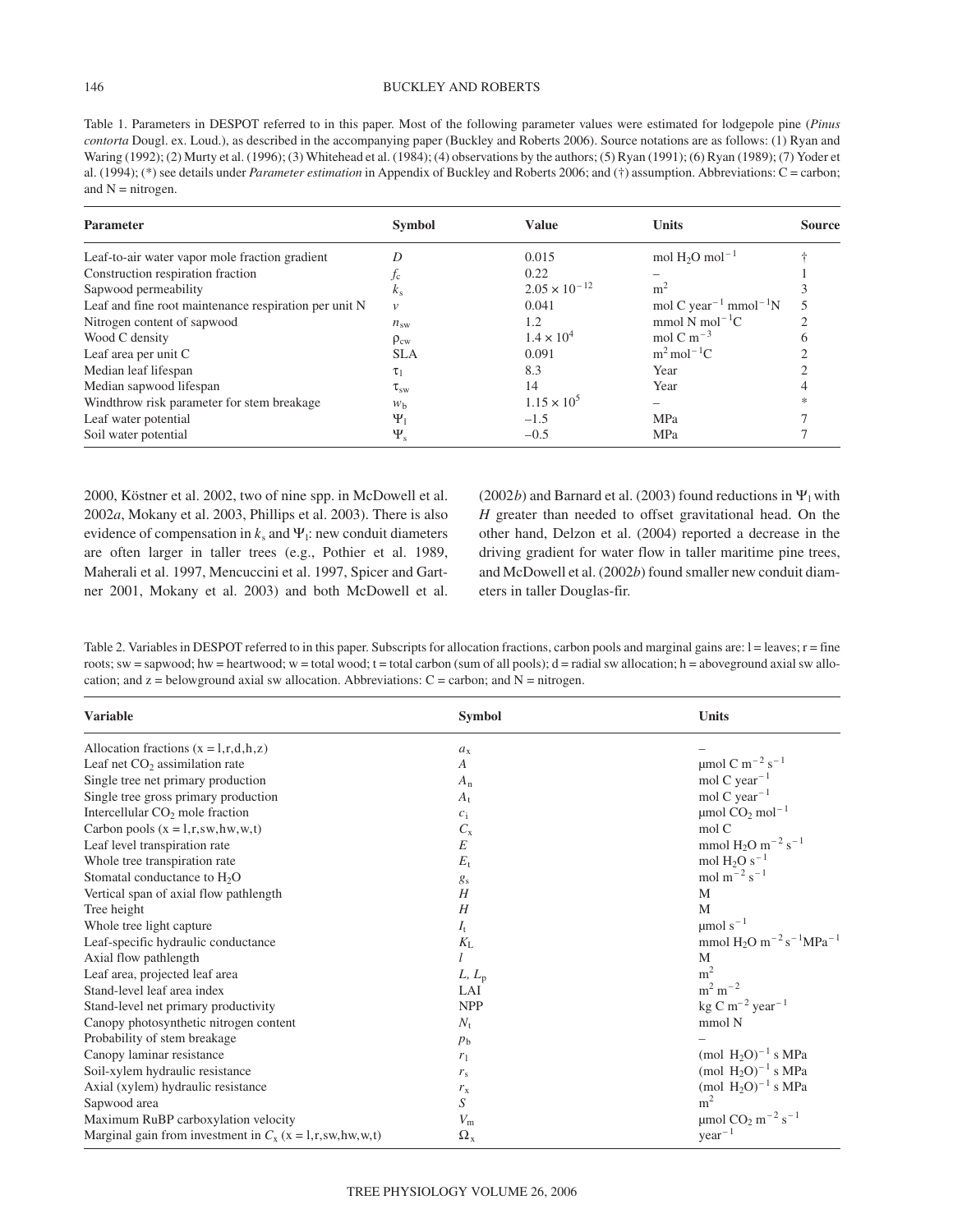In recent years, there has been a broad and intensive effort to characterize trends in structural adaptation of hydraulic function in the context of alternative hypotheses. This effort has delivered disparate results lacking a coherent explanation, perhaps because none of the alternatives (changes in *g*s, *L*/*S, k*<sup>s</sup> or  $\Psi_1$ ) clearly represents the hypothesis that tree growth is adaptive with respect to a well-defined goal. Rather, these alternatives are just conveniently separable components of the physical constraints on steady-state water flow expressed by Equation 1. In other words, the physical theory delineates alternatives but does not suggest which is more likely, and experiments have not shown that any single pattern of hydraulic adjustment predominates in nature.

Much work to date has discussed the adaptive adjustment of hydraulic structure and function in terms of hydraulic balance alone (e.g., Whitehead et al. 1984, Magnani et al. 2000, Williams et al. 2001, Delzon et al. 2004). Although this seems reasonable, the variables in question are linked in a complex web of interacting costs and benefits that define the economic landscape on which whole-tree C allocation is adaptively regulated in growing trees. By focusing strictly on hydraulics, one risks omitting features that may influence that landscape in powerful and perhaps counterintuitive ways, such as photosynthetic resource substitution and light competition (e.g., Köstner et al. 2002).

The objective of this study was to offer a different theoretical perspective on hydraulic adjustment based on an explicit optimization hypothesis, in the hope of refocusing experimental efforts on the goals and constraints that shape adaptive tree growth. We ask what trajectories of *L*/*S, g*<sup>s</sup> and *H* are predicted from the generic hypothesis that tree structure and function are regulated to maximize C gain, subject to known constraints of physics and biochemistry. To do this, we analyzed the behavior of a tree growth model called DESPOT (Deducing Emergent Structure and Physiology Of Trees), which is presented in the accompanying paper (Buckley and Roberts 2006). Carbon allocation in DESPOT is continuously regulated to maximize C gain, which is simulated by process models for photosynthesis and for the capture and delivery of substitutable photosynthetic resources.

# **The model**

This section briefly describes the DESPOT model. A full description of the model is given in the accompanying paper (Buckley and Roberts 2006). Further details and mathematical derivations specific to this paper are presented in the Appendix. Parameters and variables are given in Tables 1 and 2; most parameter values were estimated to mimic the lodgepole pine chronosequence (*Pinus contorta* Dougl. ex. Loud.) studied by Ryan and Waring (1992), Yoder et al. (1994) and Murty et al. (1996).

Carbon is allocated among fine roots, leaves and sapwood based on five allocation fractions (three for sapwood, controlling growth in stem diameter, *H* and root depth independently). In each time step, a numerical algorithm identifies the

set of allocation fractions that maximizes single-tree net structural C gain, or equivalently, either relative or absolute growth rate, in the next time-step. Gross C gain is simulated with a big-leaf version of the photosynthesis model of Farquhar et al. (1980), in which  $CO_2$ -saturated assimilation rate depends on leaf nitrogen  $(N)$  and incident irradiance, and  $CO<sub>2</sub>$  supply depends on *g*s, and thus on transpiration rate and evaporative gradient. Light capture is modeled by Beer's Law. Canopy N content is simulated dynamically based on uptake by fine roots and losses due to leaf senescence, accounting for N demands of new fine roots and sapwood. Canopy transpiration is proportional to the soil–leaf pressure gradient and inversely proportional to the serial sum of three resistances: from the soil to the root xylem, through the root and stem xylem and through the leaf itself. Leaf water potential is either assumed constant or allowed to decline to offset gravitational head; in the latter case, embolism-related costs of declining  $\Psi_1$  are evaluated in additional simulations.

Maintenance respiration is proportional to tissue N content (with constant N/C ratios for fine roots and wood, but not for leaves), and construction respiration is a fixed fraction of net C gain. Senescence and heartwood conversion are simulated by tracking each new tissue increment individually and progressively reducing its surviving fraction according to a tissue-specific Weibull lifespan distribution. The constraints due to windthrow risk on diameter versus *H* and below- versus aboveground biomass relationships are treated probabilistically: candidate allocation vectors are penalized in proportion to the likelihood that they will produce mechanically untenable geometries, in order to make those allocation vectors appear unprofitable to the optimization algorithm. The available ground area per tree and aspects of canopy geometry needed to estimate the benefit of *H* growth are simulated by assuming the stand is uniform and that it self-thins according to the  $-3/2$ power law.

#### **Results**

The accompanying paper (Buckley and Roberts 2006) describes the DESPOT model and its general behavior and compares some of its predictions with data from a lodgepole pine (*Pinus contorta*) chronosequence studied by Ryan and Waring (1992). Here, we present and discuss DESPOT's behavior in the context of adjustment to the hydraulic burdens created by *H* growth.

# *Structural-functional adjustment during height growth*

Based on the standard parameter values given in Table 1 and assuming constant  $\Psi_1$  and  $k_s$ , DESPOT predicts that  $L/S$ should decrease briefly during early *H* growth, but then increase progressively until *H* growth tapers off (Figure 1a). Conversely, the model predicts that *g*<sup>s</sup> (Figure 1b) and leafspecific hydraulic conductance  $(K_L,$  Figure 1b) should both decline with *H* during most of *H* growth. DESPOT also predicts that leaf-level irradiance (*I*; Figure 2a) should decline but photosynthetic capacity  $(V_m;$  Figure 2a) should remain rough-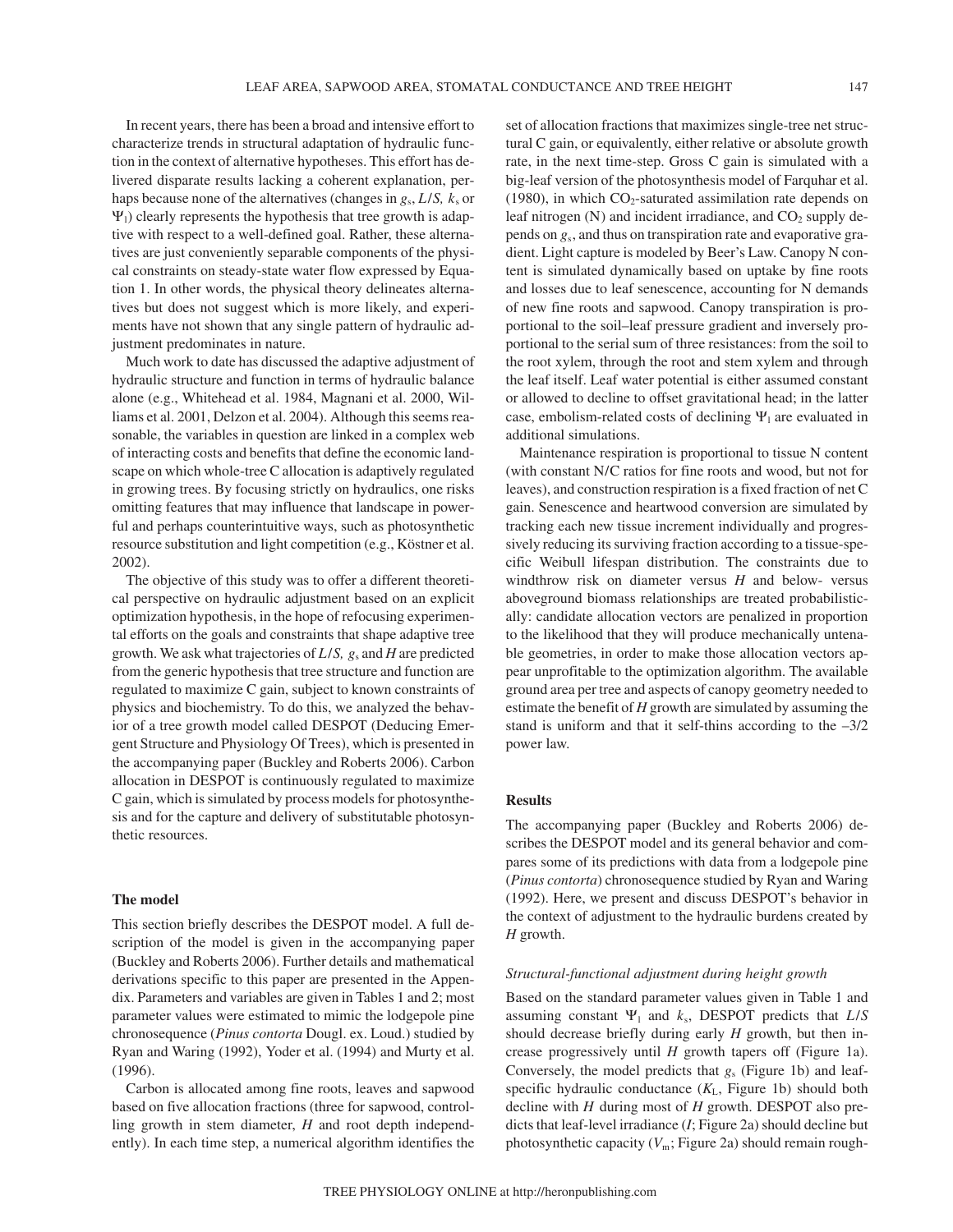

Figure 1. Relationships predicted by DESPOT between tree height (*H*) and (a) leaf area/sapwood area ratio (*L*/*S*) and (b) stomatal conductance  $(g_s)$  and leaf-specific hydraulic conductance  $(K_L)$ . These simulations assumed constant leaf water potential and sapwood permeability.

ly steady during most of *H* growth.

As a result of these shifts in leaf-level photosynthetic resource investment, both leaf-level net  $CO<sub>2</sub>$  assimilation rate  $(A;$  Figure 2b) and intercellular  $CO<sub>2</sub>$  mole fraction  $(c<sub>i</sub>;$  Figure 2b) decline with *H*. However, a concurrent increase in leaf area index (LAI; Figure 3a) mostly offsets the decline in *A*, preventing net C gain per unit ground area (NPP; Figure 3a) from declining substantially. This increase in LAI also creates a different pattern of change in photosynthetic resource use variables expressed on a ground area basis (Figure 3b): water use declines for most of *H* growth, but this is offset by concurrent increases in both N and light use, in contrast to the trends predicted for the leaf-level variables.

#### *Alternative assumptions regarding hydraulic homeostasis*

We performed additional simulations based on two alternative assumptions about hydraulic homeostasis: (a) permeability of new sapwood  $(k_s)$  increases by  $1 \times 10^{-12}$  m<sup>2</sup> per 10 m of axial



Figure 2. Relationships predicted by DESPOT between tree height (*H*) and leaf-level photosynthetic variables: (a) photosynthetic capacity  $(V_m)$  and irradiance (*I*) and (b) net  $CO_2$  assimilation rate (*A*) and intercellular  $CO_2$  mole fraction  $(c_i)$ . These simulations assumed constant leaf water potential and sapwood permeability.

path length under isohydric conditions (this doubles  $k_s$  from its nominal value of  $2 \times 10^{-12}$  m<sup>2</sup> when path length is 20 m), or (b)  $\Psi_1$  is allowed to decline enough to offset gravitational head (so that  $\Psi_1$  +  $\rho gh$ , not  $\Psi_1$  itself, is constant over time). In case (b), the possible increase in embolism frequency at reduced  $\Psi_1$  was simulated in two ways: (1) by reducing the annual period of active photosynthesis with *h*, such that it declines by half at  $h = 10.2$  m (which was the value of  $h$  at maturity in standard simulations); or (2) by simulating more frequent unrecoverable embolism by increasing the sapwood failure rate (such that it doubled at  $h = 10.2$  m). Similar qualitative trends were predicted between *H* and *L*/*S*,  $g_s$  and  $c_i$  under all of these scenarios (Figure 4).

#### *Simulations with altered algorithm for optimizing allocation*

To determine how DESPOT's predictions would be affected by imprecision in C allocation, we performed an additional simulation using modified parameter values for the model's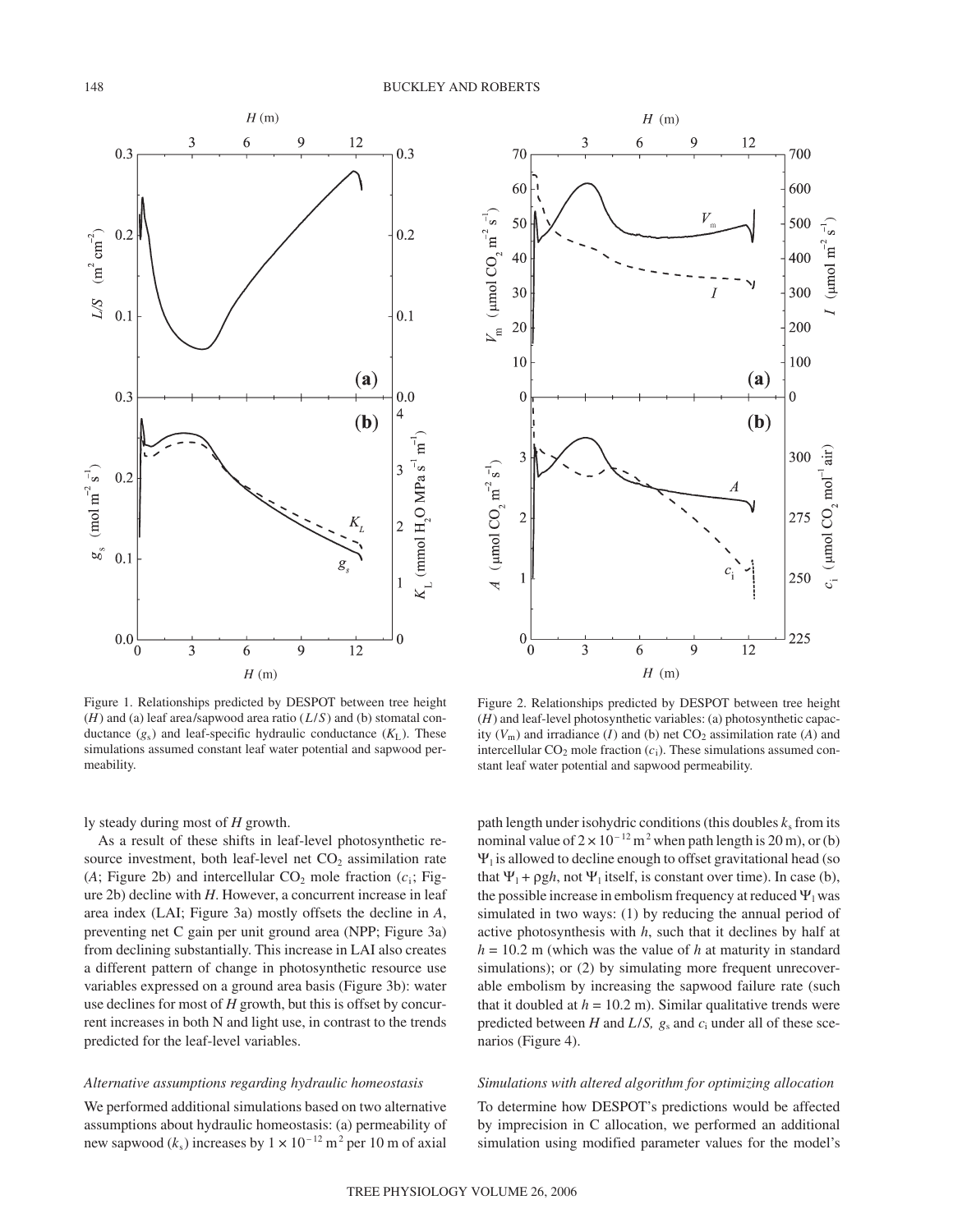

Figure 3. Relationships predicted by DESPOT between tree height (*H*) and several variables expressed on a ground area basis: (a) leaf area index (LAI) and net primary productivity (NPP) and (b) transpiration rate, canopy nitrogen content and light capture expressed relative to their values at  $H = 2.5$  m (the point at which stomatal conductance (*g*s) began to decline continuously; cf. Figure 1b). These simulations assumed constant leaf water potential and sapwood permeability.

numerical solution procedure, a hybrid genetic algorithm/ Monte Carlo method described in the accompanying paper (Buckley and Roberts 2006). Briefly, the method starts in each timestep with *nm* randomly chosen allocation vectors, finds the *m* best-performing vectors, chooses *nm* new vectors by randomly "mutating" each component of these *m* vectors *n* times in a range of  $(1 \pm B)$  times their original values, and then repeats the cycle until all *n* vectors perform similarly, within some tolerance.

We reduced the likelihood of finding the true global optimum by seeding each solution cycle with fewer randomized guesses (reducing *n* from 500 to 50) and by reducing the degree of mutation (reducing *B* from 0.5 to 0.1). We also performed an additional simulation in which the optimization algorithm itself was suspended at 60 years (shortly before the



Figure 4. Relationships predicted by DESPOT between tree height (*H*) and (a) leaf area/sapwood area ratio (*L*/*S*) (b) stomatal conductance  $(g_s)$  and (c) intercellular  $CO_2$  mole fraction  $(c_i)$  under alternative assumptions about hydraulic homeostasis: constant bulk leaf water potential  $(\Psi_1)$  and sapwood (sw) permeability  $(k_s)$  (solid lines), constant  $\Psi_1$  and increasing  $k_s$  with path length ("+ $k_s$ "), constant pressure gradient and reduced period of active gas exchange due to increased cavitation repair ("– time"), or constant pressure gradient and increased sapwood failure rate to represent greater frequency of unrecoverable embolism ("+ sw fail rate").

cessation of *H* growth), and the average values of each allocation fraction over the preceding 100 time steps (2 years) were used for the remainder of the simulation. In both of these simulations, NPP declined over time and *H* growth continued indefinitely (Figure 5).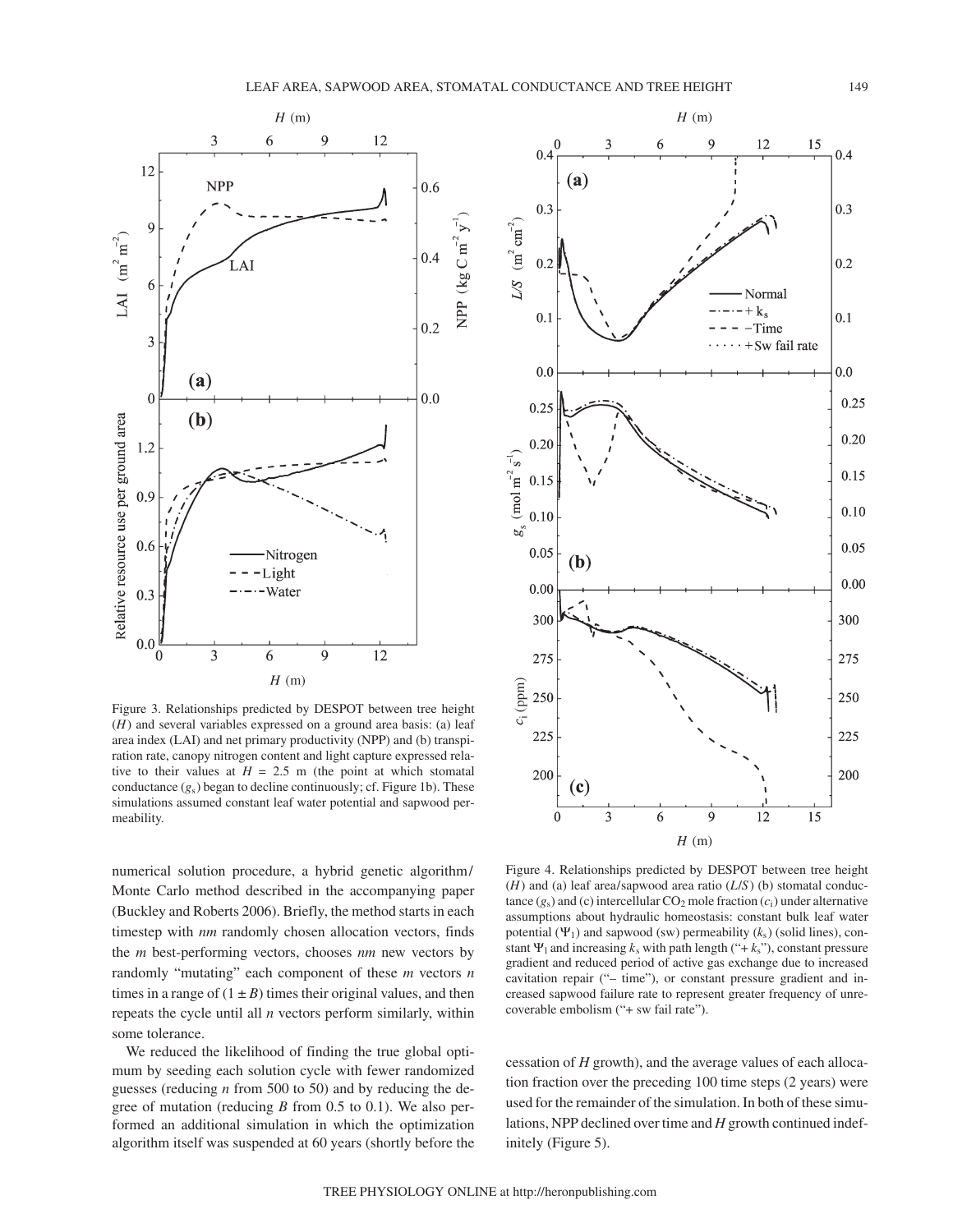# **Discussion**

Some of DESPOT's predictions about structural and functional adjustment during *H* growth are broadly consistent with published observations. Several studies have reported reduced *A* and *g*<sup>s</sup> in taller trees during at least part of the growing season (Yoder et al. 1994, McDowell et al. 2002*b*, Barnard and Ryan 2003, Delzon et al. 2004, Koch et al. 2004), and the prediction of reduced *g*<sup>s</sup> parallels the hydraulic limitation hypothesis (Ryan and Yoder 1997). Declining  $K<sub>L</sub>$  with *H* also appears to



Figure 5. Trajectories of tree height (*H*) and net primary productivity (NPP) predicted by DESPOT under normal simulation parameters (solid lines); when parameters controlling the precision of the model's numerical optimization algorithm were altered to simulate imperfection in the mechanisms that control carbon allocation (long-dash lines); or when allocation fractions were permanently frozen at 60 years, rather than being continuously optimized for the remainder of the simulation (short-dash lines). Details of the numerical method are given in the accompanying paper (Buckley and Roberts 2006); simulations indicated by solid and long-dashed lines used 500 and 50 initial Monte Carlo seeding guesses, respectively, and mutated each solution cycle's best guesses by  $\pm 50\%$  or 10%, respectively, to seed the next cycle.

be a nearly universal phenomenon (Saliendra et al. 1995, Mencuccini and Grace 1996, McDowell et al. 2002*b*, Barnard and Ryan 2003, Mokany et al. 2003, Delzon et al. 2004). Many authors have found *H*-related reductions in  $c_i$  or in C isotope discrimination, a proxy for *c*<sup>i</sup> (Yoder et al. 1994, McDowell et al. 2002*b*, Barnard and Ryan 2003, Delzon et al. 2004, Koch et al. 2004), as predicted by DESPOT. However, although Barnard and Ryan (2003) found less discrimination (indicating lower *c*i) in upper leaves than in lower leaves of age-matched trees, they found the opposite trend among trees of different heights.

Less consistent is the evidence bearing on DESPOT's prediction that leaf-level N and photosynthetic capacity remain roughly steady during *H* growth. Some authors have reported little or no change in these variables (Barnard and Ryan 2003, Koch et al. 2004), whereas others have found declines (Grulke and Miller 1994, Schoettle 1994, McDowell et al. 2002*b*).

The most surprising of DESPOT's predictions, however, is that *L*/*S* should increase with *H* during most of *H* growth. This is consistent with some data (Dean and Long 1986, Long and Smith 1988, Gerrish 1990, Vertessy et al. 1995, Watson et al. 1999, Callaway et al. 2000, Köstner et al. 2002, McDowell et al. 2002*a*, Mokany et al. 2003, Phillips et al. 2003), but contradicts many other observations, including seven of nine species evaluated in a recent meta-analysis by McDowell et al. (2002*a*). The explanation for the more common observation that  $L/S$  declines with  $H$  is based on the premise that the increased hydraulic burdens caused by *H* growth require greater *S* to sustain a water flow to a given *L*. To unravel this paradox, it is necessary to examine closely some common ideas about water relations and C gain.

The first point, which was noted by Köstner et al. (2002), is that Equation 1 shows  $L/S$  must decrease with *H* to sustain  $g_s$ and  $\Psi_1$ , not C gain. Structural compensation to sustain  $g_s$  is not necessarily an optimal tactic for C allocation. Although it may seem reasonable to suppose that C gain will decline if *g*<sup>s</sup> declines, whole-tree C gain can be sustained despite declining *g*<sup>s</sup> if the reduction in  $g_s$  is matched by appropriate increases in  $L$ (as noted by McDowell et al. 2002*a*) or in leaf-level photosynthetic capacity or irradiance. This is because a given rate of  $CO<sub>2</sub>$  fixation can be achieved with nearly any combination of three resources—N, light and transpirable water. Resource substitution can decouple C gain from hydraulic balance, allowing  $g_s$  to decline with *H* without reducing C gain. Empirical evidence demonstrating the possibility of photosynthetic resource substitution is abundant. A classic study by Field et al. (1983) found a distinct tradeoff between water- and N-use efficiency in California chapparal species and Schulze et al. (1998) and Miller et al. (2001) found an inverse relationship between leaf N content and rainfall along a precipitation gradient in Australia. Theoretical support was also provided by Smith and Huston (1989), who hypothesized a similar tradeoff between light and water and by Hilbert and Reynolds (1991), who predicted that optimal leaf N content should be lower at high  $CO<sub>2</sub>$  concentrations. The latter authors also remarked that "a whole plant perspective is necessary in order to understand the adaptive significance of plant traits like photosynthetic ca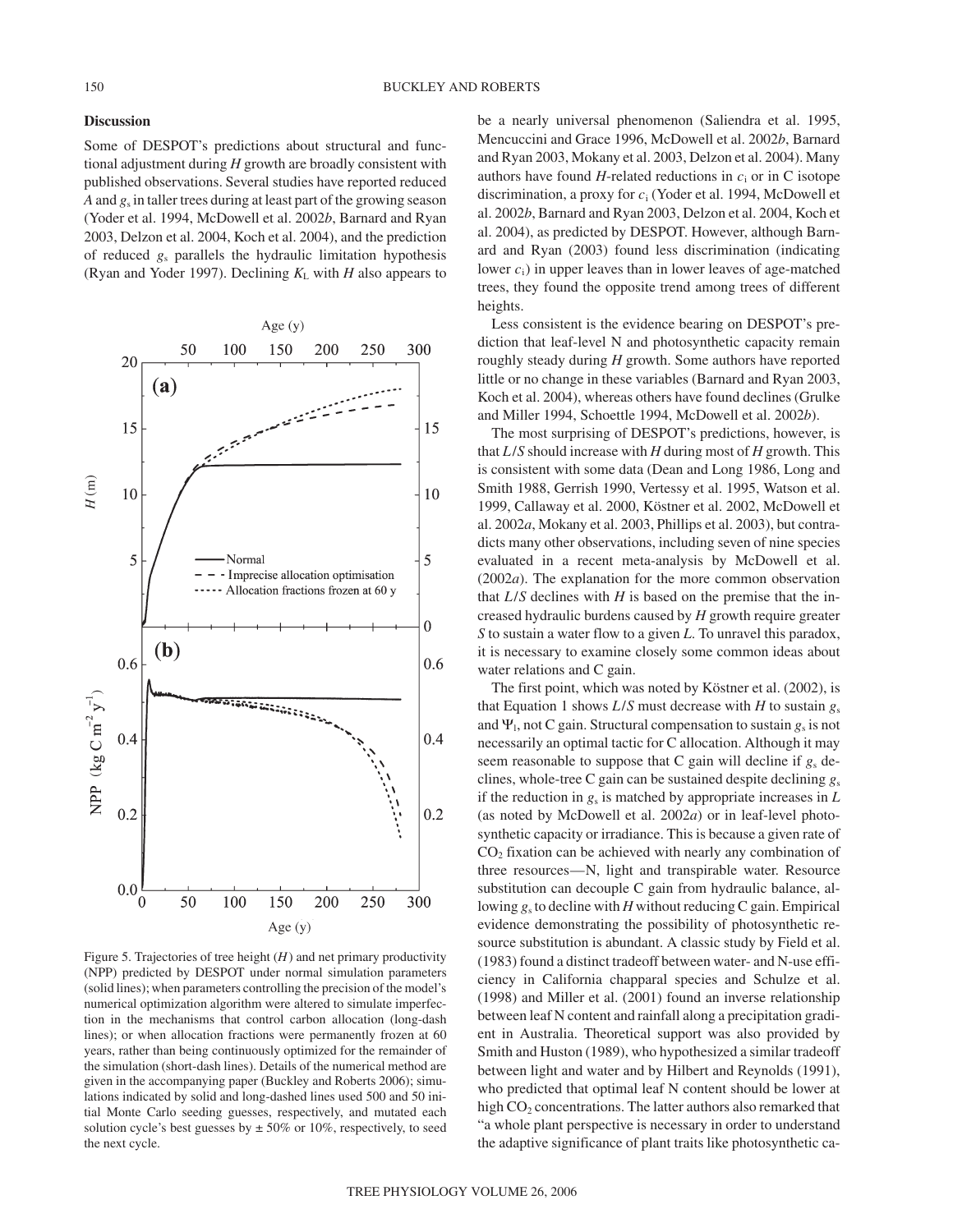pacity"—a prescient comment in light of the current controversy over the nature of physiological adjustment during *H* growth.

Photosynthetic resource substitution makes it unnecessary for  $L/S$  to decline with *H* for  $g_s$  to be sustained, but it does not explain why *L*/*S* should increase with *H*. To explain this, it helps to focus more directly on how resource substitution is achieved in the DESPOT model. Height growth in DESPOT is accompanied by increasing LAI (Figure 3a), which counteracts the decline in leaf-level C gain (Figure 2b), preventing NPP from declining substantially (Figure 3a). It also "spreads" the total photosynthetic resource supplies over a progressively larger area, which obscures the occurrence of whole-tree resource substitution. When total photosynthetic resource use is expressed on a ground area basis to account for changes in single-tree *L* and stand density, water use declines by 31% during *H* growth, but total N and light use both increase by 13–14% (Figure 3b). In other words, the increase in *L* permits a decline in water use by capturing more light, and thus increasing  $CO<sub>2</sub>$ demand. This contradicts the perception that greater *L* implies greater water demand, which is correct only if  $g_s$  is constrained to invariance. (The correlation between LAI and site water balance reported by Grier and Waring (1977) and Waring et al. (1978) is emergent, but not necessarily causal: *L* determines the intensive (area-based) transpiration rate and  $g_s \approx E/D$  =  $E_t$ */LD*) that can occur in steady-state with a given total rate of water flow to the canopy, but it does not independently control whole-tree transpiration rate.)

To summarize, DESPOT substitutes light and N for water during *H* growth, and one effect of the changes in allocation required to achieve this is that *L*/*S* increases. But why does this maximize C gain and why is it not preferable to shore up water supply instead? Formal optimality theory can provide some insight here. It predicts that a finite C supply earns the greatest profit—i.e., it is optimally distributed—if a little extra C would earn the same profit regardless of where it was invested (with the caveat that C earns diminishing returns in each investment site). In economic terms, the marginal gain from C investment should be invariant among investment sites (see Equation A6). It is therefore useful to ask how the marginal gains for C investment in *S* and *L* vary with *H* in a growing tree. The marginal gain for radial sapwood C production,  $\Omega_{sd}$  (derived in the Appendix) is:

$$
\left(\frac{\partial A_{\mathbf{n}}}{\partial C_{\mathbf{s}\mathbf{w}}}\right)_{\mathbf{n}\mathbf{z}} = \begin{pmatrix} \frac{L}{S} \left(\frac{A/(1+g_{\mathbf{s}}/g_{\mathbf{m}})}{l\eta V_{\mathbf{w}} + k_{\mathbf{s}} S(r_{\mathbf{s}} + r_{1})}\right) \times \\ \frac{\eta V_{\mathbf{w}}}{\rho_{\mathbf{c}\mathbf{w}}} - \nu n_{\mathbf{s}\mathbf{w}} \end{pmatrix} (1 - f_{\mathbf{c}}) \quad (2)
$$

where  $g_m$ , the slope of the *A* versus  $c_i$  curve, is determined by photosynthetic capacity, irradiance and  $g_s$ ;  $r_s$  and  $r_1$  are soil– root and laminar resistances;  $ρ_{cw}$  is wood C density; *vn*<sub>sw</sub> is respiration per unit sapwood C; and  $f_c$  is the construction respiration fraction. Equation 2 shows that the return on *S* production declines with path length but increases with *L*/*S* if leaf-level

photosynthetic variables are constant  $(A, g_s, V_m$  and *I*, and hence *g*m). To identify the optimal trend between *L*/*S* and path length, we use the formal condition of optimality: equality of marginal gains, or  $\Omega_{sd} = W_1$ , where  $W_1$  is the marginal gain from C investment in leaves. If leaf laminar resistance can be ignored to a first approximation,  $W_1$  does not depend explicitly on either path length or  $L/S$  (as shown in the Appendix), so  $W_1$ can be treated as an independent parameter in Equation 2. This allows the condition  $\Omega_{sd} = W_1$  to be solved for *L*/*S* as a function of path length:

$$
\frac{L}{S} = (l\eta V_{\rm w} + k_{\rm s} S r_{\rm s}) \left( \frac{\Omega_{\rm l}}{1 - f_{\rm c}} + \nu n_{\rm sw} \right) \times
$$
\n
$$
\left( \frac{1 + g_{\rm s} / g_{\rm m}}{A} \right) \frac{\rho_{\rm cw}}{\eta V_{\rm w}}
$$
\n(3)

Thus, all else being equal, *L*/*S* should increase as path length increases, if the goal is to maximize net C gain or growth.

### *All else is probably not equal*

Magnani et al. (2000) reached the opposite conclusion by equating the sensitivities of total hydraulic resistance to C investment in fine roots or sapwood and solving for various allometries. However, that analysis treated hydraulic homeostasis as the goal, so it excluded any non-hydraulic effects of C allocation, thereby precluding resource substitution at the outset. Similar criticisms must also be leveled against Equation 3, which was obtained only by arbitrarily ignoring some costs and benefits. For example, Equation 2 does not account for the mitigation of windthrow risk by radial growth. More generally, leaf laminar resistance probably cannot be ignored, and it, along with many other factors that affect  $\Omega_w$  and  $\Omega_1$ , may vary during the course of tree growth. We do not believe that the human mind can simultaneously assess more than a few such factors—the caveat of "all else being equal" is an illusory crutch and a logical trap. The analytical simplicity that it confers cannot be retained without being tested, but it cannot be tested without being discarded by resorting to numerical solution. It is meaningful only insofar as we choose to believe its untested assumptions.

To illustrate this point, we examine the model's prediction that *L*/*S* should briefly decline with *H* during the early part of *H* growth (Figure 1a), which contradicts Equation 3. The reason apparently involves windthrow risk dynamics, which were omitted from the derivation of Equation 3 for the sake of analytical solution. A rapid increase in the probability of stem breakage  $(p_b)$  occurs in the initial rapid phase of *H* growth, when stem elongation increases the turning moment that can be applied to the base of the trunk by the force of wind on the canopy (Equations A22 and A23 in Buckley and Roberts 2006). This increases the benefit of radial trunk growth, and hence of *S* production, as perceived by the model's optimization algorithm (which maximizes the product of net C gain and windthrow risk).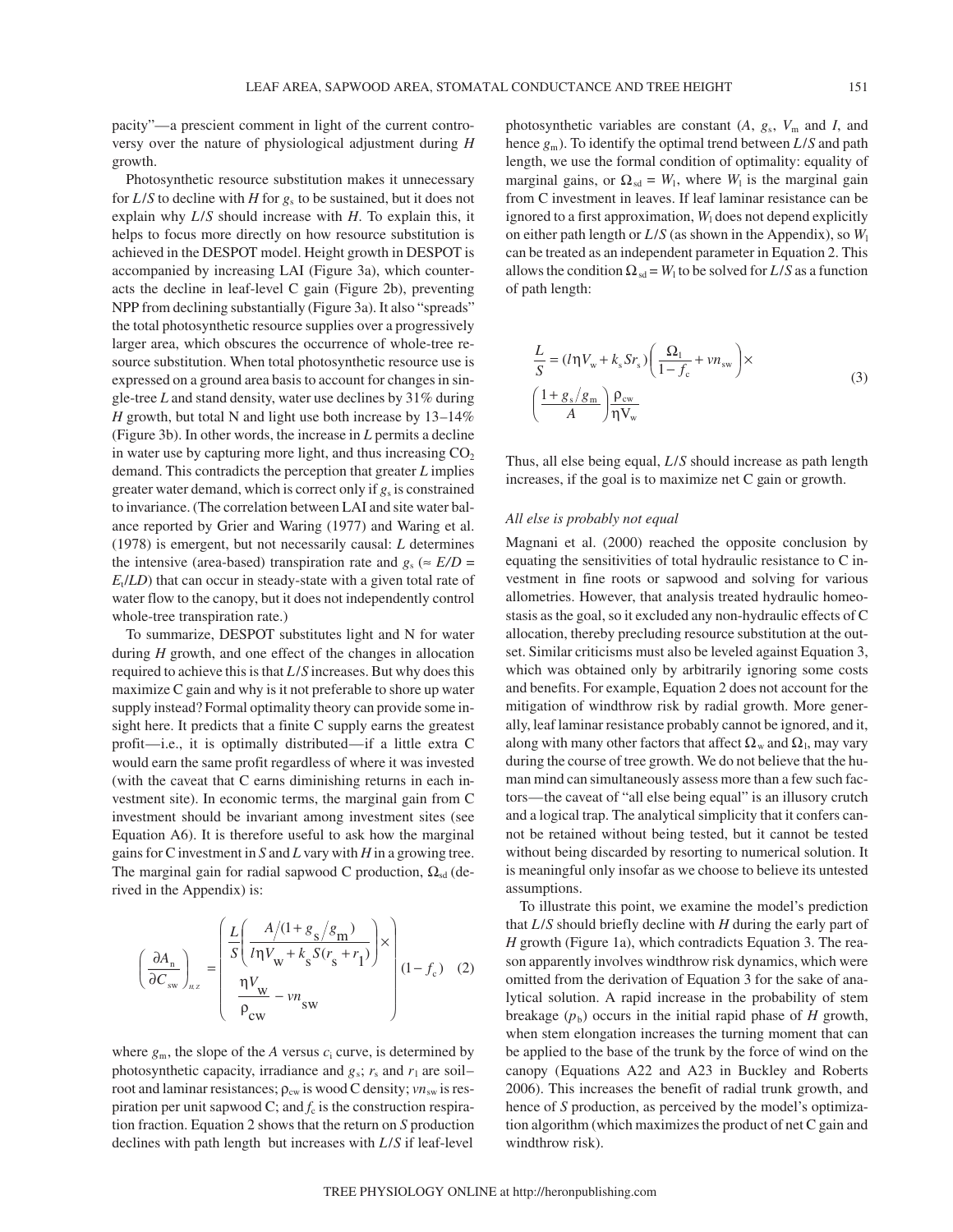To evaluate the consistency of this explanation, we performed several additional simulations. In two of these, we increased the parameter  $w<sub>b</sub>$  by two or four times its usual value  $(w<sub>b</sub>$  controls the critical windspeed for wind-induced trunk breakage, and thus determines how much radial growth is needed to support a given amount of *H* growth). In each case, *S* and *L* followed a fairly conserved long-term trend, but *S* increased transiently above this trend at the same time that  $p<sub>b</sub>$  increased during the rapid *H* growth phase (Figure 6a). However, the size of the transient increase in *S* was smaller for larger  $w<sub>b</sub>$  (Figure 6b), suggesting that the rise in *S* represents a response to windthrow risk rather than to the hydraulic burden of *H* growth. To further test this idea, we performed another simulation in which we modified the DESPOT program to artificially increase sapwood permeability  $(k<sub>s</sub>)$  by a factor of 10 whenever  $p_b > 0$ . This would greatly reduce the hydraulic incentive to increase *S*, enabling any spike in *S* to be attributed more confidently to the mechanical incentive. In this simulation, a spike in *S* occurred that was similar in magnitude to the spike predicted under normal conditions, and which also coincided with the spike in  $p<sub>b</sub>$  caused by rapid *H* growth (Figure 6b). This strongly suggests that the simulated decline in *L*/*S* during early *H* growth is caused by mechanical, not hydraulic factors.

### *Why does L*/*S decrease with height in some trees?*

Many studies have found *L*/*S* decreases with *H*, which our analysis suggests should generally be counterproductive. Below, we discuss five possible reasons for these discrepancies: (1) the increased C cost of water transport due to *H* growth is exceeded by concomitant increases in the costs of N or light capture, (2) *L*/*S* may not simply reflect *L* and *S* production rates, because the delayed and variable effects of senescence decouple production rates from pool sizes, (3) some critical aspect of DESPOT's process structure is incorrect, (4) the optimal allocation patterns predicted by DESPOT cannot be achieved in practice, because of genetic or physiological constraints or random environmental disturbance, or (5) C allocation is driven by a goal other than continuous maximization of C gain or growth.

*(1) Increased cost of nitrogen or light with H growth* This could result from progressive depletion of soil N in early growth. Our model does not explicitly simulate soil N cycling, so it cannot evaluate this possibility. Increased non-hydraulic costs could also result from a tragedy of the commons caused by aggressive competition, similar to that predicted by Schieving and Poorter (1999) for two co-occurring canopy species with different specific leaf areas. In DESPOT, overlap with adjacent canopies would create laterally patchy LAI, reducing total light capture at a given stand LAI. Similar effects could also result from localized depletion of soil resources as a result of overlap of extraction zones.

*(2) Sapwood lasts much longer than leaves* Whether *L*/*S* rises or falls if sapwood production declines relative to leaf production depends on sapwood and leaf longevities, and on their



Figure 6. Trajectories of (a) the probability of windthrow due to stem breakage,  $p<sub>b</sub>$ , and (b) sapwood area, *S*, both plotted against leaf area, *L*, on a logarithmic axis to enable dynamics across a wide range of scales to be visualised more clearly. The solid line represents trajectories under "standard" conditions; the lines labeled "2x  $w_b$ " and "4x  $w_b$ " are trajectories from simulations in which the parameter  $w_b$ was set at two or four times its normal value, respectively; the lines labelled "10 x  $k_s$  during  $p_b$  spike" are from a simulation in which sapwood permeability  $(k<sub>s</sub>)$  was artificially increased tenfold whenever  $p_b$  > 0. See the text for details.

prior history of production. To a first approximation, senescence rates are proportional to pool sizes, in which case:

$$
\frac{d}{dt}\left(\frac{L}{S}\right) \propto A_n \left(\frac{a_1}{C_1} - \frac{a_4}{C_{sw}}\right) - \left(\frac{\tau_{sw} - \tau_1}{\tau_{sw} \tau_1}\right) \tag{4}
$$

where  $\tau_1$  and  $\tau_{sw}$  are leaf and sapwood longevity, respectively, and  $a_1$  and  $a_d$  are fractions of C allocated to leaf and radial sapwood production, respectively (Equation 4 is derived in the Appendix). This shows that, if sapwood lasts longer than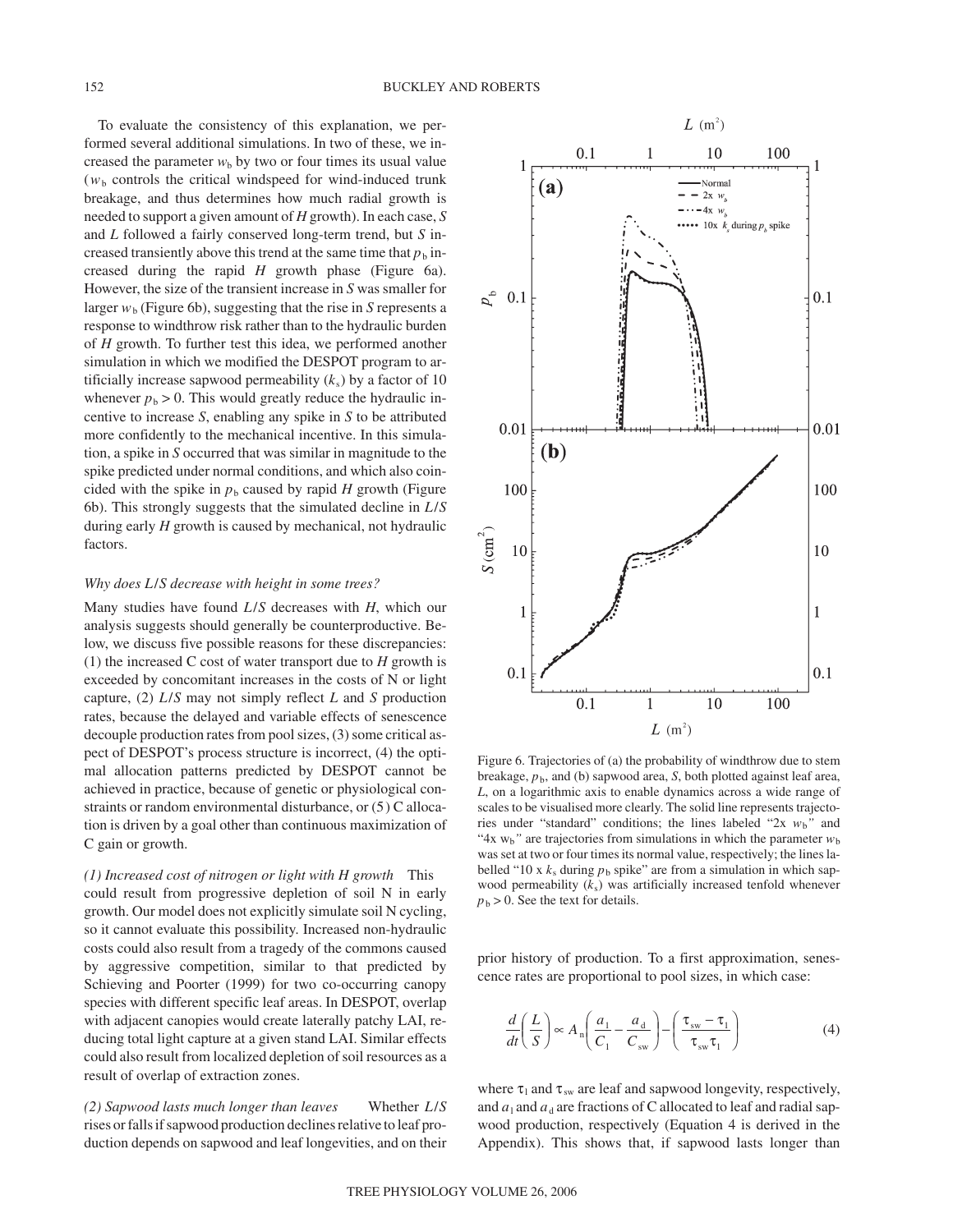leaves ( $\tau_{sw} > \tau_1$ ), *L/S* can decline over time even if radial sapwood production ceases entirely  $(a_d \rightarrow 0)$ .

*(3) DESPOT is critically flawed or incomplete* The purpose of DESPOT is to see what aspects of tree growth can be predicted from physiological constraints and the hypothesis of profit-maximizing C allocation. Therefore, by design, the model excludes ecosystem processes like resource competition and soil N cycling (mentioned above), and community processes like demographic stratification and succession. Although the significance of community dynamics for *L*/*S* are not intuitively obvious, it is clear that early- and late-successional species experience different patterns of change in resource availability during *H* growth. Callaway et al. (2000) found that stand-level trends in productivity and *L*/*S* were confounded by succession from whitebark pine, a shade-intolerant species, to subalpine fir, a shade-tolerant species. Specifically, the *L*/*S* ratio (inferred from biomass allometries) declined over time for whitebark pine, but varied little throughout succession for subalpine fir.

Another open question about DESPOT's process structure is how best to model hydraulic homeostasis. It seems fairly well established that  $g_s$  adjusts on long time scales to keep daily minimum water potential above a cavitation threshold (e.g., Sperry 2000), but it is less clear how that threshold, or the safety margin maintained by stomata, varies over months and years, as trees grow in *H*. DESPOT assumes isohydric behavior by default. The model also assumes that permeability of new sapwood is constant throughout growth, whereas  $k_s$  has often been found to increase with *H* (e.g., Maherali et al. 1997, Mencuccini et al. 1997, Spicer and Gartner 2001). However, we relaxed both of these assumptions in additional simulations and found that DESPOT still predicted an increase in *L*/*S* with *H* (Figure 4a).

*(4) Optimal allocation is infeasible* Goal-directed models presume the existence of processes that can achieve the postulated goals. In reality, however, natural selection can isolate optima only from the set of alternatives generated by mutation and recombination, so if extant processes are optimal at all, they are so only in the unknowable context of a taxon's evolutionary history. To see how DESPOT's predictions would differ if allocation were suboptimal, we performed two additional simulations. In one, we reduced the precision of the optimization algorithm; in the other, allocation fractions were "frozen" at 60 years, just as *H* growth was tapering off. In both cases, *H* growth continued indefinitely and productivity declined (Figure 5). This contrasts with the standard DESPOT simulations but is consistent with the premise that imprecise allocation can significantly influence growth trajectories. However, *L*/*S* still increased with *H* during most of *H* growth in those simulations (not shown). That such a large change in the trajectory of NPP was induced by fixing allocation fractions suggests that when models are used to evaluate the effects of various physiological and ecological constraints on productivity, the method of modeling allocation may itself deserve consideration as an additional constraint.

DESPOT implicitly assumes that trees are sufficiently plastic to achieve the calculated optimal course of resource substitution, but some evidence suggests that some species have severely limited allocation plasticity. For example, Miller (2002) evaluated trends in leaf N content and C isotope discrimination along a rainfall gradient in the Northern Territory, Australia, using formal economic theory to quantify the extent to which *Eucalyptus* species substituted N for water in drier environments. He found pronounced resource substitution in general, both within and among species. However, he found that species differed in the degree to which they could shift allocation to match theoretically optimal patterns of N and water use.

# *(5) The goal is something other than maximizing growth*

Another assumption common to goal-directed arguments in biology is that the observed patterns maximize reproductive success relative to alternatives. Many patterns of interest, however, do not affect reproductive success in a simple and calculable way. Therefore, many teleonomic plant models, including DESPOT, use C gain or growth as proxy goals. To the extent that reproductive success responds positively to carbohydrate supply or plant size, some measure of C gain or growth should accurately reflect how changes in C allocation patterns influence reproductive success. What is less clear is whether an appropriate measure of C gain can be defined locally in time, or if it must instead integrate behavior over a longer term.

Allocation patterns that are inefficient as measured by their effect on short-term growth may afford a reproductive advantage (Obeso 2002), so it is easy to imagine scenarios in which a shortsighted focus on immediate profit reduces long-term success. For example, an understory species may have a negligible chance of long-term success if it optimizes its structure and physiology for performance beneath an existing canopy. A better strategy may be to optimize for gap performance at the expense of growth before a gap opens. The efficacy of such a strategy cannot, however, be assessed from the state of the plant at any single moment, because its benefit is contingent on future events. A profit-based model like DESPOT would see only the costs of maintaining a gap-optimized canopy in the shade, such as the respiratory burden of high photosynthetic capacity. During this stage plants could store nitrogen which would enhance growth after the opening of a gap. However, a profit-driven model cannot predict the benefits of storage, because stored resources earn no immediate profits.

Two other features that may be difficult to explain by profitdriven allocation are *H* growth itself and the effect of *H* growth on productivity. As discussed in the accompanying paper (Buckley and Roberts 2006), DESPOT predicts determinate *H* growth and sustained NPP. King (1990) also predicted determinate *H* growth with an analytical cost/benefit model that maximized wood production. He noted, however, that this prediction contrasts with many data showing only a gradual cessation, if any, in *H* growth. Ryan and Waring (1992) similarly found continued *H* growth and declining productivity in a lodgepole pine chronosequence, and more generally, sustained NPP is the exception, not the rule (Ryan et al. 1997, but see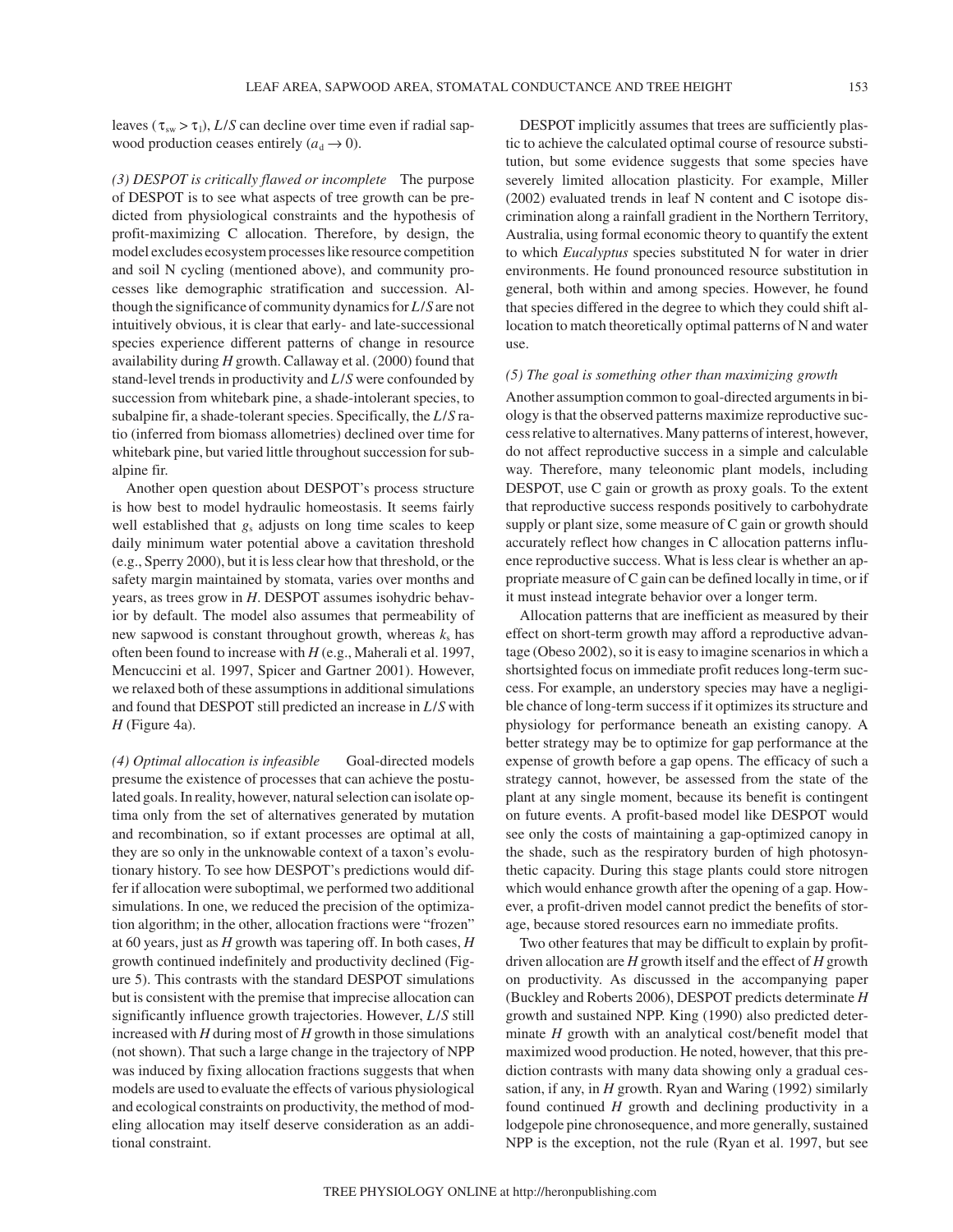Callaway et al. 2000). This may indicate that *H* growth itself is more important for long-term success than is total growth or C gain potential, at least early in stand development.

We investigated this possibility by performing additional simulations in which the "goal function" for allocation was not *A*<sub>n</sub>, but instead the quantity  $H^b A_n^{1-b}$  (where  $0 < b < 1$ ); this can be interpreted as an *H*-weighted growth rate, with  $b/(1 - b)$  a measure of the relative importance of *H*. For  $0 \le b \le 0.3$ , the same generic trends were predicted for most key variables, but final *H* increased and maximum productivity decreased linearly with *b* (Figure 7) (for  $b \ge 0.4$ , a stable solution could not be achieved). Similarly, the ratio of NPP/GPP declined significantly with *H* among mature trees with different parameter sets (Figure 8) in the Monte Carlo analysis presented in the accompanying paper (Buckley and Roberts 2006), and King's (1990) analysis predicted an evolutionarily stable *H*-growth strategy that reduced wood productivity relative to the theoretical maximum in the absence of competition. This is another example of the tragedy of the commons: *H* growth imposes unnecessary restrictions on water transport, so it can only reduce potential stand-level C gain.

Other modeling work supports the notion that short-term optimization may limit long-term success. Chen and Reynolds (1997) found that long-term ("global") and short-term ("local" or continuous) optimal allocation trajectories were identical during exponential growth under constant conditions, using a model that was simple enough to permit numerical calculation of long-term optima. However, when dramatic changes in environmental conditions were imposed, the global and local optima diverged. The global solution "knew" in advance about an imminent drought, so it preemptively shifted allocation in a manner that improved its post-drought success relative to the continuous optimum. Plants are known to possess mechanisms for "anticipatory" or feedforward behavior (for example, in the response of stomata to soil drought, e.g., Davies et al.



Figure 7. Tree height (*H*, open bars) and net primary productivity (NPP, closed bars) at 280 years in simulations wherein DESPOT was modified to maximize the product  $H^b A_n^{\ l-b}$  for different values of the dimensionless parameter *b* (0.0, 0.1, 0.2 and 0.3, indicated on the horizontal axis), instead of simply maximizing  $A_n$  (where  $A_n$  is singletree net carbon gain).



Figure 8. The ratio of NPP/GPP (net/gross primary productivity) as a function of tree height  $(H)$  at 200 years, for 48 different simulations among which all parameters in the model were randomly varied in a range of  $\pm 25\%$  of their nominal values. Each symbol represents a different simulation from the Monte Carlo parameter sensitivity analysis presented in the accompanying paper (Buckley and Roberts 2006).

1994), so it seems likely that C allocation can be influenced by factors other than the current state of the plant and its immediate environment.

#### **Conclusion**

We present predictions concerning hydraulic adjustment from an optimality-based tree growth model (DESPOT, described in the accompanying paper, Buckley and Roberts 2006) that accounts for photosynthetic resource substitution. DESPOT predicts that, if whole-tree C allocation is regulated to maximize C gain, then *H* growth should be accompanied by a decline in *g*<sup>s</sup> and an increase in *L*/*S*. This contrasts with the conventional wisdom that *L*/*S* should decline with *H*, which is based on the assumption that the goal is to maintain constant leaf-level  $g_s$ . When  $g_s$  is instead allowed to vary, C allocation shifts from water transport toward the capture of N and light, which can substitute for water in photosynthetic C gain. As a result, *H* growth in DESPOT is also accompanied by a decrease in the intercellular  $CO<sub>2</sub>$  mole fraction  $(c<sub>i</sub>)$  averaged over the canopy. Although some data are consistent with these predictions, many are not, which may suggest that tree C allocation cannot be explained by the goal of maximizing C gain continuously.

### **Acknowledgments**

T.N.B. thanks Nathan Phillips, Mike Ryan and Graham Farquhar for helpful feedback. This work was supported by US National Science Foundation Grant 9903947 to DWR and Niklaus Zimmermann, and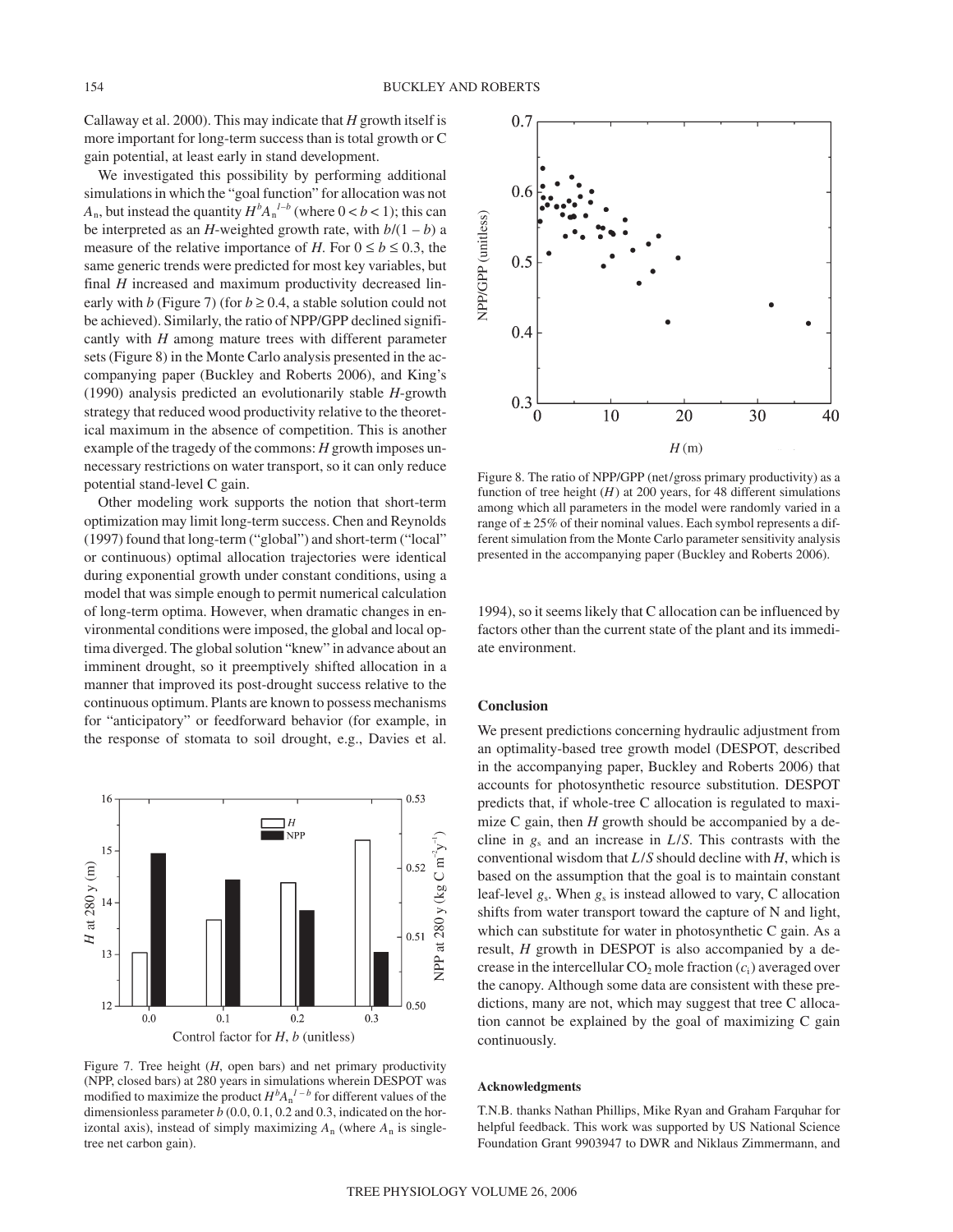by the Cooperative Research Centre for Greenhouse Accounting, hosted by the Research School of Biological Sciences of The Australian National University.

#### **References**

- Barnard, H.R. and M.G. Ryan. 2003. A test of the hydraulic limitation hypothesis in fast-growing *Eucalyptus saligna*. Plant Cell Environ. 26:1235–1245.
- Becker, P., F.C. Meinzer and S.D. Wullschleger. 2000. Hydraulic limitation of tree height: a critique. Funct. Ecol. 14:4–11.
- Buckley, T.N. and D.W. Roberts. 2006. DESPOT, a process-based tree growth model that allocates carbon to maximize carbon gain. Tree Physiol. 26:129–144.
- Buckley, T.N., J.M. Miller and G.D. Farquhar. 2002. The mathematics of linked optimization for nitrogen and water use in a canopy. Silva Fenn. 36:639–669.
- Callaway, R.M., A. Sala and R.E. Keane. 2000. Succession may maintain high leaf area:sapwood ratios and productivity in old subalpine forests. Ecosystems 3:254–268.
- Chen, J.-L. and J.F. Reynolds. 1997. A coordination model of wholeplant carbon allocation in relation to water stress. Ann. Bot. 80:  $45 - 55$ .
- Cowan, I.R. and G.D. Farquhar. 1977. Stomatal function in relation to leaf metabolism and environment. Symp. Soc. Exp. Biol. 31: 471–505.
- Davies, W.J., F. Tardieu and C.L. Trejo. 1994. How do chemical signals work in plants that grow in drying soil? Plant Physiol. 104: 309–314.
- Dean, T.J. and J.N. Long. 1986. Variation in sapwood area–leaf area relations within two stands of lodgepole pine. For. Sci. 32: 749–758.
- Delzon, S., M. Sartore, R. Burlett, R. Dewar and D. Loustau. 2004. Hydraulic responses to height growth in maritime pine trees. Plant Cell Environ. 27:1077–1087.
- Dunn, G.M. and D.J. Connor. 1993. An analysis of sap flow in mountain ash (*Eucalyptus regnans*) forests of different age. Tree Physiol. 13:321–336.
- Farquhar, G.D. 1989. Models of integrated photosynthesis of cells and leaves. Phil. Trans. Roy. Soc. B. 323:357–367.

Farquhar, G.D., S. von Caemmerer and J.A. Berry. 1980. A biochemical model of photosynthetic  $CO<sub>2</sub>$  assimilation in leaves of C3 species. Planta 149:78–90.

Field, C. 1983. Allocating leaf nitrogen for the maximization of carbon gain: leaf age as a control on the allocation program. Oecologia 56:341–347.

Field, C., J. Merino and H.A. Mooney. 1983. Compromises between water-use efficiency and nitrogen-use efficiency in five species of California evergreens. Oecologia 60:384–389.

Gerrish, G. 1990. Relating carbon allocation patterns to tree senescence in *Metrosideros* forests. Ecology 71:1176–1184.

Grier, C.C. and R.H. Waring. 1977. Leaf area of mature northwestern coniferous forests: relation to site water balance. Ecology 58: 893–899.

Grulke, N.E. and P.R. Miller. 1994. Changes in gas exchange characteristics during the life span of giant sequoia: implications for response to current and future concentrations of atmospheric ozone. Tree Physiol. 14:659–668.

- Hilbert, D.W. and J.F. Reynolds. 1991. A model allocating growth among leaf proteins, shoot structure, and root biomass to produce balanced activity. Ann. Bot. 68:417–425.
- King, D.A. 1990. The adaptive significance of tree height. Am. Nat. 135:809–828.
- Koch, G.W., S.C. Sillett, G.M. Jennings and S.D. Davis. 2004. The limits to tree height. Nature 42:851–854.
- Köstner, B., E. Falge and J.D. Tenhunen. 2002. Age-related effects on leaf area/sapwood area relationships, canopy transpiration and carbon gain of Norway spruce stands (*Picea abies*) in the Fichtelgebirge, Germany. Tree Physiol. 22:567–574.
- Long, J.N. and F.W. Smith. 1988. Leaf area–sapwood area relations of lodgepole pine as influenced by stand density and site index. Can. J. For. Res. 18:247–250.
- Magnani, F., M. Mencuccini and J. Grace. 2000. Age-related decline in stand productivity: the role of structural acclimation under hydraulic constraints. Plant Cell Environ. 23:251–263.
- Maherali, H., E.H. DeLucia and T.W. Sipe. 1997. Hydraulic adjustment of maple saplings to canopy gap formation. Oecologia 112: 472–480.
- McDowell, N., H. Barnard, B.J. Bond et al. 2002*a*. The relationship between tree height and leaf area:sapwood area ratio. Oecologia 132:12–20.
- McDowell, N.G., N. Phillips, C. Lunch, B.J. Bond and M.G. Ryan. 2002*b*. An investigation of hydraulic limitation and compensation in large, old Douglas-fir trees. Tree Physiol. 22:763–774.
- Mencuccini, M. and J. Grace. 1996. Hydraulic conductance, light interception and needle nutrient concentration in Scots pine stands and their relations with net primary productivity. Tree Physiol. 16:459–468.
- Mencuccini, M., J. Grace and M. Fioravanti. 1997. Biomechanical and hydraulic determinants of tree structure in Scots pine—anatomical characteristics. Tree Physiol. 17:105–113.
- Miller, J.M. 2002. Carbon isotope discrimination by *Eucalyptus* species. Ph.D. Thesis, Australian National University, Canberra, 258 p.
- Miller, J.M., R.J. Williams and G.D. Farquhar. 2001. Carbon isotope discrimination by a sequence of *Eucalyptus* species along a subcontinental rainfall gradient in Australia. Funct. Ecol. 15: 222–232.
- Mokany, K., R.E. McMurtrie, B.J. Atwell and H. Keith. 2003. Interaction between sapwood and foliage area in alpine ash (*Eucalyptus delegatensis*) trees of different heights. Tree Physiol. 23:949–958.
- Murty, D., R.E. McMurtrie and M.G. Ryan. 1996. Declining forest productivity in aging forest stands: a modeling analysis of alternative hypotheses. Tree Physiol. 16:187–200.
- Obeso, J.R. 2002. The costs of reproduction in plants. New Phytol. 155:321–348.
- Phillips, N., B.J. Bond, N.G. McDowell, M.G. Ryan and A. Schauer. 2003. Leaf area compounds height-related hydraulic costs of water transport in Oregon White Oak trees. Funct. Ecol. 17:832–840.
- Pothier, D., H.A. Margolis and R.H. Waring. 1989. Patterns of change of saturated sapwood permeability and sapwood conductance with stand development. Can. J. For. Res. 19:432–439.
- Ryan, M.G. 1989. Sapwood volume for three subalpine conifers: predictive equations and ecological implications. Can. J. For. Res. 19:1397–1401.
- Ryan, M.G. 1991. A simple method for estimating gross carbon budgets for vegetation in forest ecosystems. Tree Physiol. 9:255–266.
- Ryan, M.G. and R.H. Waring. 1992. Maintenance respiration and stand development in a subalpine lodgepole pine forest. Ecology 73:2100–2108.
- Ryan, M.G. and B.J. Yoder. 1997. Hydraulic limits to tree height and tree growth. Bioscience 47:235–242.
- Ryan, M.G., D. Binkley and J. Fownes. 1997. Age-related decline in forest productivity: pattern and process. Adv. Bot. Res. 27: 213–262.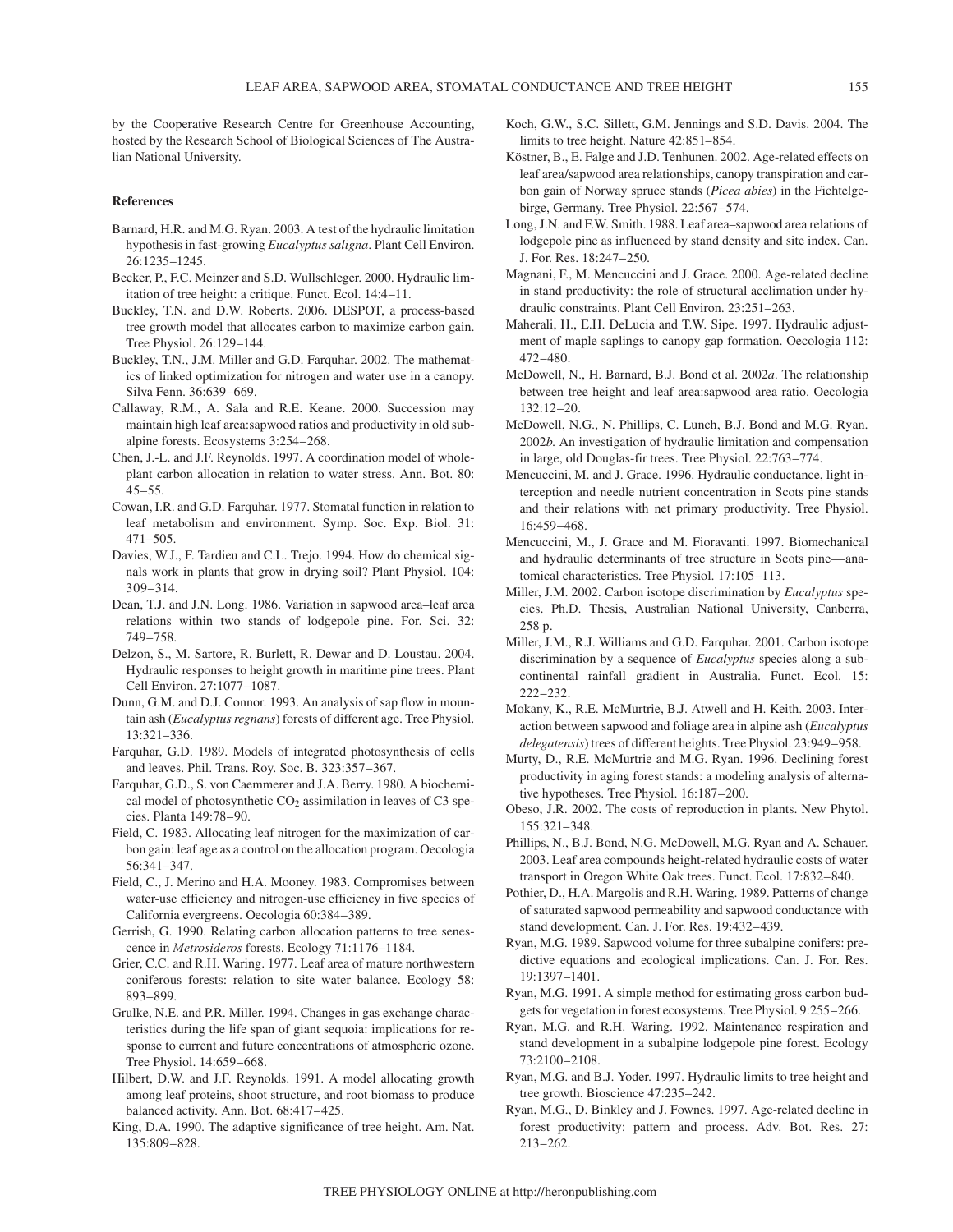- Ryan, M.G., B.J. Bond, B.E. Law, R.M. Hubbard, D. Woodruff, E. Cienciala and J. Kuèera. 2000. Transpiration and whole-tree conductance in ponderosa pine trees of different heights. Oecologia 124:553–560.
- Saliendra, N.Z., J.S. Sperry and J.P. Comstock. 1995. Influence of leaf water status on stomatal response to humidity, hydraulic conductance, and soil drought in *Betula occidentalis*. Planta 196: 357–366.
- Schafer, K.V.R., R. Oren and J.D. Tenhunen. 2000. The effect of tree height on crown level stomatal conductance. Plant Cell Environ. 23:365–375.
- Schieving, F. and H. Poorter. 1999. Carbon gain in a multispecies canopy: the role of specific leaf area and photosynthetic nitrogen-use efficiency in the tragedy of the commons. New Phytol. 143: 201–211.
- Schoettle, A.W. 1994. Influence of tree size on shoot structure and physiology of *Pinus contorta* and *Pinus aristata*. Tree Physiol. 14:1055–1068.
- Schulze, E.D., R.J. Williams, G.D. Farquhar, W. Schulze, J. Langridge, J.M. Miller and B.H. Walker. 1998. Carbon and nitrogen isotope discrimination and nitrogen nutrition of trees along a rainfall gradient in northern Australia. Aust. J. Plant Physiol. 25: 413–425.
- Smith, T.M. and M.A. Huston. 1989. A theory of the spatial and temporal dynamics of plant communities. Vegetatio 83:49–69.
- Sperry, J.S. 2000. Hydraulic constraints on gas exchange. Agric. For. Meteorol. 104:13–23.
- Spicer, R. and B.L. Gartner. 2001. The effects of cambial age and position within the stem on specific conductivity in Douglas-fir (*Pseudotsuga menziesii*) sapwood. Trees 15:222–229.
- Vertessy, R.A., R.G. Benyon, S.K. O'Sullivan and P.R. Gribben. 1995. Relationships between stem diameter, sapwood area, leaf area and transpiration in a young mountain ash forest. Tree Physiol. 15:559–567.
- Waring, R.H., W.H. Emmingham, H.L. Gholz and C.C. Grier. 1978. Variation in maximum leaf area of coniferous forests in Oregon and its ecological significance. For. Sci. 24:131–140.
- Watson, F.G.R., R.A. Vertessy and R.B. Grayson. 1999. Large scale modelling of forest hydrological processes and their long-term effect on water yield. Hydrol. Process. 13:689–700.
- Whitehead, D. and P.G. Jarvis. 1981. Coniferous forests and plantations. *In* Water deficits and plant growth. Ed. T.T. Kozlowski. Academic Press, New York, pp 50–132.
- Whitehead, D., W.R.N. Edwards and P.G. Jarvis. 1984. Conducting sapwood area, foliage area, and permeability in mature trees of *Picea sitchensis* and *Pinus contorta*. Can. J. For. Res. 14: 940–947.
- Williams, M., B.J. Bond and M.G. Ryan. 2001. Evaluating different soil and plant hydraulic constraints on tree function using a model and sap flow data from ponderosa pine. Plant Cell Environ. 24: 679–690.
- Yoder, B.J., M.G. Ryan, R.H. Waring, A.W. Schoettle and M.R. Kaufmann. 1994. Evidence of reduced photosynthetic rates in old trees. For. Sci. 40:513–527.

# **Appendix**

#### *Derivation of formal optimality criteria*

Whole-tree net carbon (C) gain, *A*n, is a function of several C pools, represented by the vector  $\mathbf{C} = \langle C_j, \dots \rangle$  (where *j* indicates leaves, fine roots, etc.):  $A_n = A_n(C)$ . Given a small total increment in structural C,  $\delta C_t$ , available for allocation among these C pools, we wish to maximize the resulting increment in *A*n, δ*A*n. The problem can be solved using Lagrange multipliers. The maximum of a function  $f(x)$  subject to a constraint  $g(\mathbf{x}) = 0$ , occurs at a point  $\mathbf{x}_0$  that satisfies:

$$
\nabla f(\mathbf{x}_0) = \Omega \nabla g(\mathbf{x}_0)
$$
 (A1)

where  $\Omega$  is an undetermined constant. For this problem, the vectors **x** are sets of allocation fractions,  $\mathbf{a} = \langle a_i, \dots \rangle$  where  $a_i$  $\geq 0, f$  is the change in  $A_n$  resulting from a partitioned C input of  $y = \delta C_t a$  (Equation A2), and *g* is the constraint that the C increments must sum to  $\delta C_t$  (Equation A3):

$$
f(\mathbf{a}) = \delta A_n(\mathbf{y})
$$
 (A2)

$$
g(\mathbf{a}) = \mathbf{y} \cdot \mathbf{u} - \delta C_t \equiv 0 \tag{A3}
$$

where **u** is the unit vector. If *f* and its derivatives are smooth and continuous, a small change in *A*<sup>n</sup> can be expanded using a Taylor series:

$$
\delta A_n = \sum_{k=1}^{\infty} \left( \frac{1}{k!} (\mathbf{y} \cdot \nabla_{\mathbf{c}})^k A_n \right) =
$$
\n
$$
(\mathbf{y} \cdot \nabla_{\mathbf{c}}) A_n + \frac{1}{2} \mathbf{y} \cdot \nabla_{\mathbf{c}} [\mathbf{y} \cdot \nabla_{\mathbf{c}} A_n] + \cdots
$$
\n(A4)

where  $\nabla_c$  denotes a gradient with respect to C pools ( $\langle \partial/\partial C_i,$ ...〉), rather than allocation fractions (〈∂/∂*a*j, ...〉). For vanishingly small  $\delta C_t$ , the second- and higher-order terms become negligible relative to the first-order term, so to a good approximation:

$$
\delta A_n \approx (\mathbf{y} \cdot \nabla_c) A_n = \sum_j \delta C_j \frac{\partial A_n}{\partial C_j} =
$$
  

$$
\delta C_t \sum_j a_j \frac{\partial A_n}{\partial C_j} = \delta C_t (\mathbf{a} \cdot \Omega)
$$
 (A5)

where

$$
\Omega \equiv \left\langle \frac{\partial A_{\mathbf{n}}}{\partial \mathbf{C}_{\mathbf{j}}}, \dots \right\rangle
$$

optimal allocation vector  $\hat{\mathbf{a}} = \langle \hat{a}_1, \dots \rangle$ , which maximizes the profit from a finite investment of C, is found by applying Equation A1 to Equations A3 and A5. The gradients of *f* and *g* are  $\nabla f = \delta C_t \langle \Omega_i, \ldots \rangle$  and  $\nabla g = \delta C_t \mathbf{u} = \delta C_t \langle 1, 1, \ldots \rangle$ , so Equation A1 implies:

$$
\Omega_{j} = \Omega \equiv \hat{\Omega} \text{ for all } j \tag{A6}
$$

The Lagrange multiplier is implicitly determined by the total resource supply,  $δC_t$ . In words, C allocation maximizes C